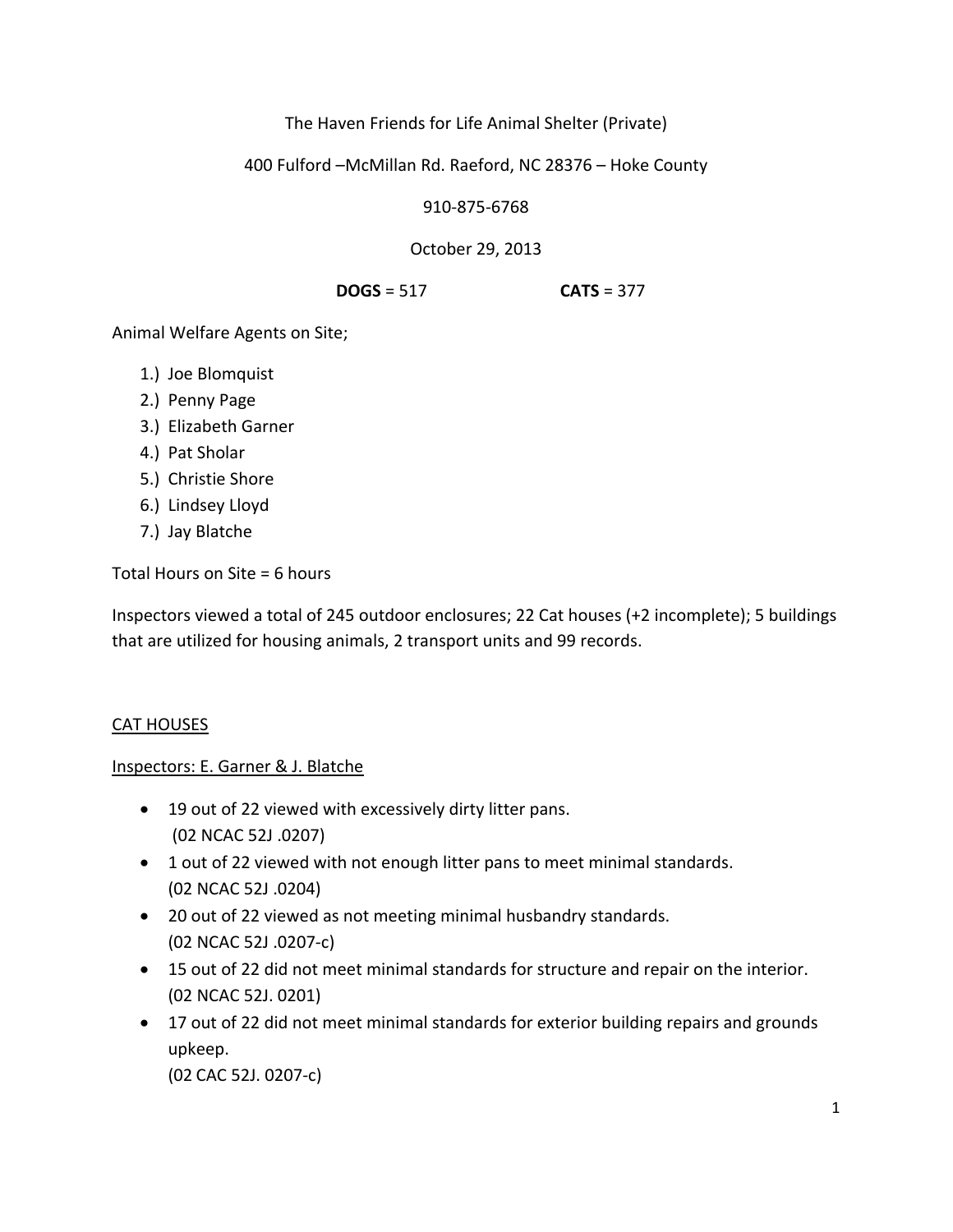- 5 out of 22 were viewed as having very little food to no food at all. (02 NCAC 52J. 0205)
- 4 out of 22 had resident cats that had signs/symptoms of illness, injury or disease. (02 NCAC 52J. 0210)
- 22 out of 22 Cat houses had sufficient water.

# OUTDOOR ENCLOSURES

Inspectors: P. Sholar, L. Lloyd, C. Shore, assistance from P. Page, J. Blomquist, E. Garner, J. Blatche.

- 22 out of 245 enclosures were viewed as being insufficient in the area of structure and repair. (02 NCAC 52J. 0201)
- 227 out of 245 enclosures were viewed as not having enough gravel and/or concrete in bad repair. (By not enough gravel, inspectors mean soil was visible). (02 NCAC 52J. 0203(a))
- 7 out of 245 enclosures did not have enough dog houses for the number of animals being housed in that enclosure. (02 NCAC 52J. 0203(b))
- 30 out of 245 enclosures were viewed as having damaged dog houses. (02 NCAC 52J. 0203(b))
- 10 out of 245 enclosures did not have protection for the elements (tarps) or they were damaged. 02 NCAC 52J. 0203(c))
- 10 out of 245 enclosures were viewed as being insufficient on waste removal and/or sanitation. (02. NCAC 52J. 0207(a/b))
- 4 out of 245 enclosures were viewed with insufficient food/water. (Inspectors did not view much food in enclosures, but found the animals in good enough overall health to assume feeding is being conducted on a regular basis). (02 NCAC 52J. 0205)
- 4 out of 245 enclosures were viewed with damaged food/water receptacles. (02 NCAC 52J. 0205(d))
- 13 out of 245 enclosures had animals that were viewed with an injury or illness. (02 NCAC 52J.0209 (5))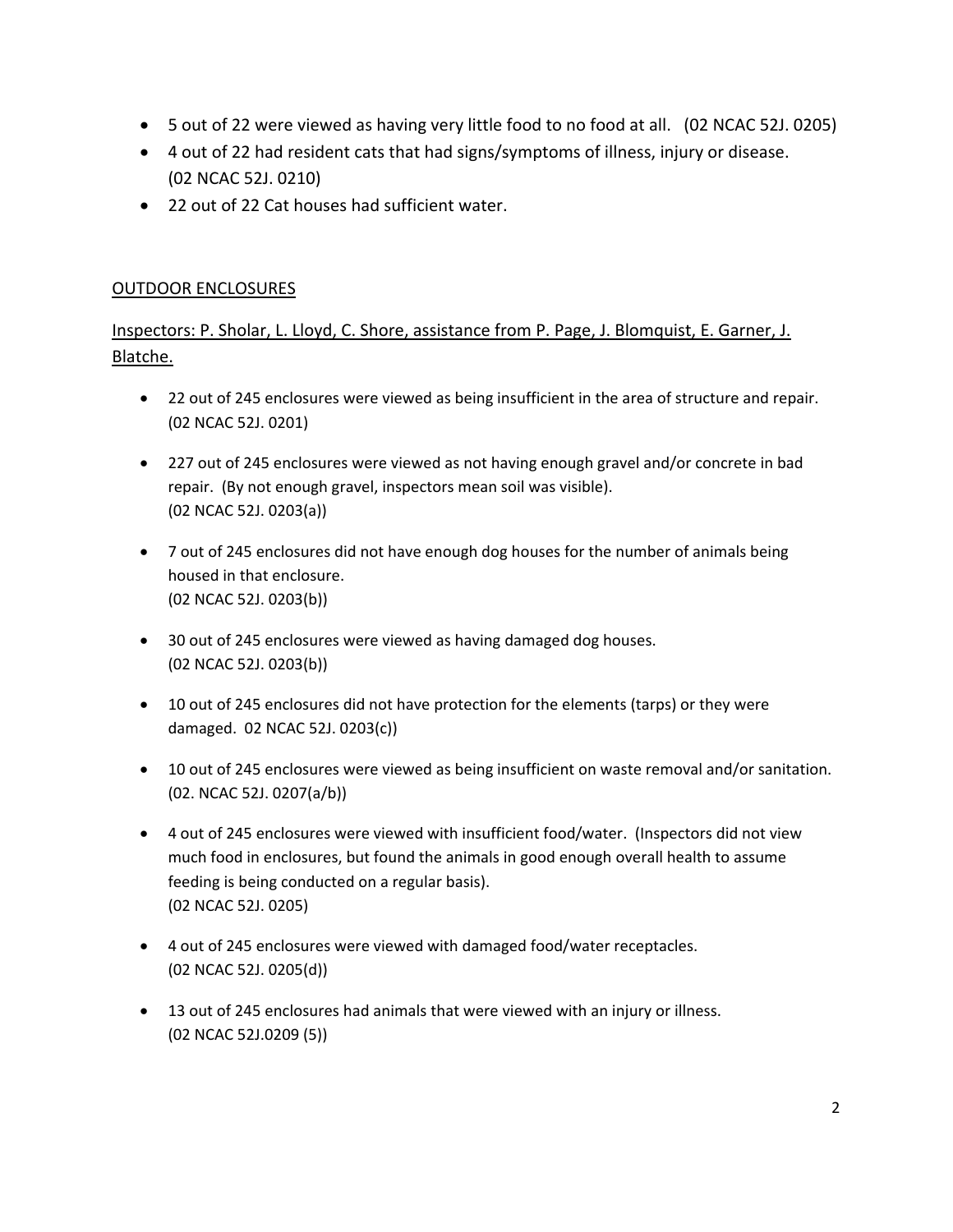- 6 out of 245 enclosures were lacking proper cross contamination barriers. (02 NCAC 52J. 0204(a))
- Dig holes were noted throughout all outdoor enclosures. ( 02 NCAC 52J. 0203(a))

# NEW ISOLATION: 15 cats/20 dogs

### Inspectors: E. Garner, J. Blatche

- Enclosures were noted with excessive amount of hair, food, and waste build up. (02 NCAC 52J. 0201(e)); 02 NCAC 52J.0207(a)(b2&3))
- Housing area was not clean and organized with waste splatter noted on the walls, floors were in need of sweeping/mopping to remove dead insects, and general animal waste, as well as excessive amount of cob webs viewed in the window seals and on the walls. (02 NCAC 52J. 0207(b3&6) (c)).
- Inside was viewed as insufficient in good repair due to damaged linoleum. (02 NCAC 52J. 0202(d)).
- Building and grounds were not kept clean of debris or waste. (02 NCAC 52J. 0207 (c)).
- Temperature was 86.9 and ventilation needed to be increased (stale air and strong odor noted). (02 NCAC 52J. 0202(a)).
- Facility did not have sufficient lighting (only 1 working light bulb viewed). (02 NCAC 52J.0202 (c)).
- An open bag of dog food approximately half empty was seen sitting on the floor in this building. (02 NCAC 52J. 0201(d)).
- Signs of injury and illness were viewed (however inspectors are aware this building is utilized for isolation). (02 NCAC 52J.0209 (5)).
- Copious amounts of dead flies and other bugs were noted on the floors and window seals. (02 NCAC 52J.0207 (d)).
- Sink basin provided with hot water, however the water was seen draining into a bucket, which was full and therefore flooding the floor. (02 NCAC 52J.0201 (i)).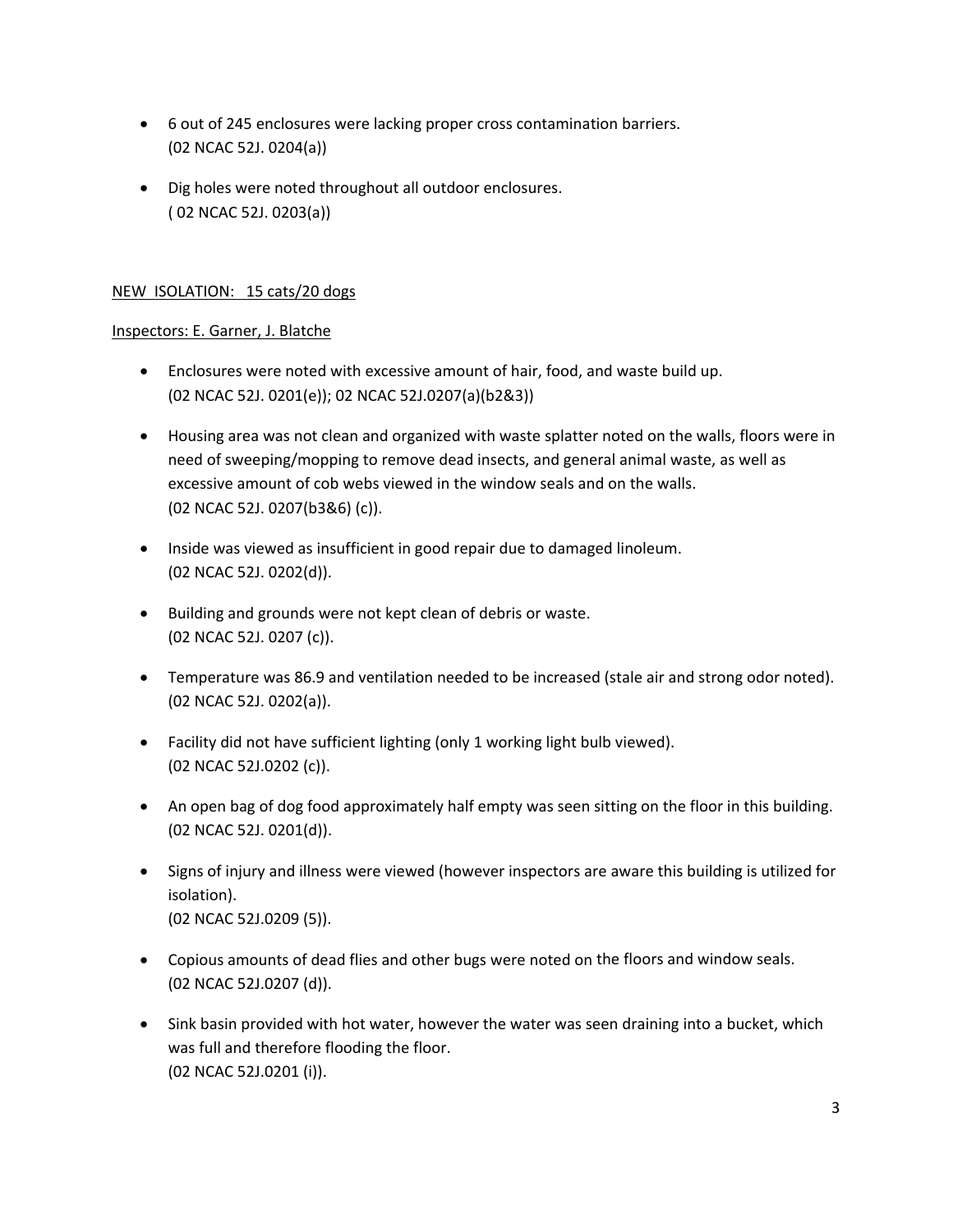Open wire crates housing animals (cats and dogs), seen stacked up to 3 enclosures high in this building. (02 NCAC 52J.0204 (a)).

### WALTER REID BUILDING: 171 cats/39 dogs

#### Inspectors: E. Garner, J. Blatche

- Enclosures were not cleaned with a build‐up of hair, dust and animal waste on the wire walls and bottoms. (02 NCAC 52J. 0201(e)); 02 NCAC 52J.0207 (a) (b2&3)).
- 34 enclosures that housed animals did not have clean/sufficient food/water (02 NCAC 52J.0205) (02 NCAC 52J. 0206).
- Housing area was not clean or organized with floors and walls seen with animal waste, food build up, and excessive cob webs. (02 NCAC 52J.0201(e); 02 NCAC 52J.0207(a)(b2,3,6)(d))
- Building and grounds were not clean from debris or animal waste, with barrels of litter pans, trash bags, and bowls viewed in the general outside vicinity. (02 NCAC 52J. 0207 (c)).
- Ventilation was insufficient with stale air and a strong odor of ammonia and feces noted. (02 NCAC 52J.0202(b)
- Open wire crates housing animals (cats and dogs), seen stacked up to 3 enclosures high in this building (02 NCAC 52J.0204 (a)).

#### OLD BARN: 53 Cats/35 dogs

#### Inspectors: P. Sholar, C. Shore, L. Lloyd

- Housing area was viewed as un-cleaned/un-organized, with an excessive amount of bagged "stuff" piled up on both sides of the barn. Inspector Sholar's team was told this was stuff for a yard sale type fundraiser. Also a large amount of cobwebs noted throughout this building. (02 NCAC 52J.0201 (e); 02 NCAC 52J.0207 (b5, 6) (c) (d)).
- Inside housing area was not in good repair. Inspector's viewed wooden walls and dirt floors. (02 NCAC 52J. 0202(d)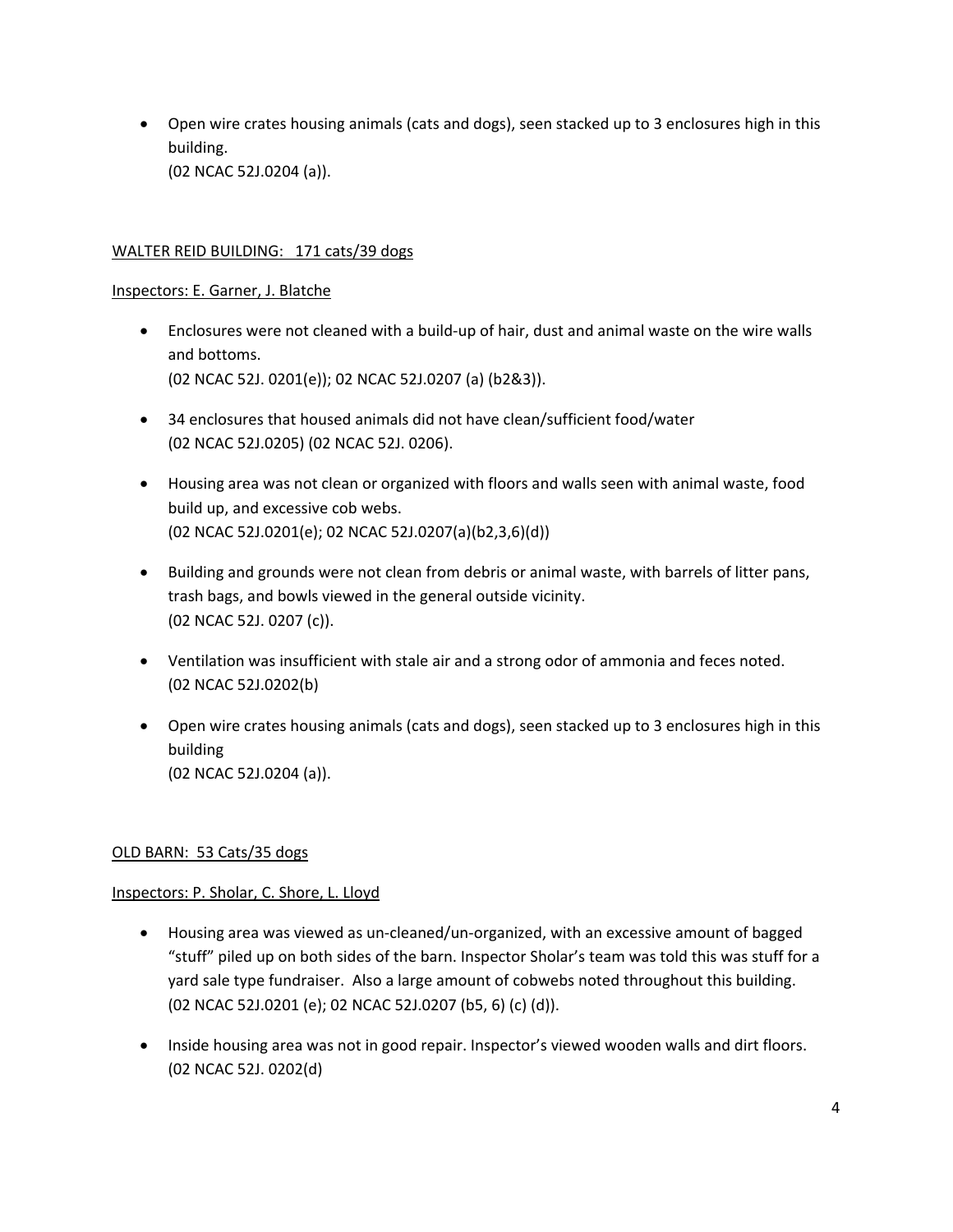- Building and grounds were not kept clean of debris/waste. (02 NCAC 52J.0207(c))
- Insufficient lighting noted throughout this area. (02 NCAC 52J. 0202(c))
- Signs of injury/illness noted with 2 young K-9's with coccidian (as per Mr. Spear's) and one with an open flesh wound. (02 NCAC 52J.0209 (5))
- Insufficient ventilation noted with no A/C, heat or exhaust fans in this building. (02 NCAC 52J.0202(a)(b))
- Open wire crates housing animals (cats and dogs), seen stacked up to 3 enclosures high in this building. (02 NCAC 52J.0204(a))

## Surgery Suite: 3 cats/ 2 dogs

### Inspectors: E. Garner, J. Blatche

- Enclosures were not clean with dirty litter pans seen as well as soiled paper lining. (02 NCAC 52J. 0207 (a))
- K-9's viewed with no water, one enclosure did have food. (02 NCAC 52J. 0205; 02 NCAC 52J. 0206)
- Housing area was not kept clean or organized with full trash bins noted, dirty counter tops, and dead flies. (02 NCAC 52J. 0201(e); 02 NCAC 52J. 0207(c)(d))
- Inside was not in good repair (concrete needs resealing). (02 NCAC 52J. 0202 (d)
- Building and grounds were viewed as insufficient with overgrown vegetation. (02 NCAC 52J. 0207(c))
- Open wire crates housing animals (cats and dogs), seen stacked up to 2 enclosures high in this building. (02 NCAC 52J. 0204(a))
- Temperature and ventilation viewed as insufficient with no thermometer available (however temperature was felt as "comfortable" to inspectors), also ventilation insufficient with strong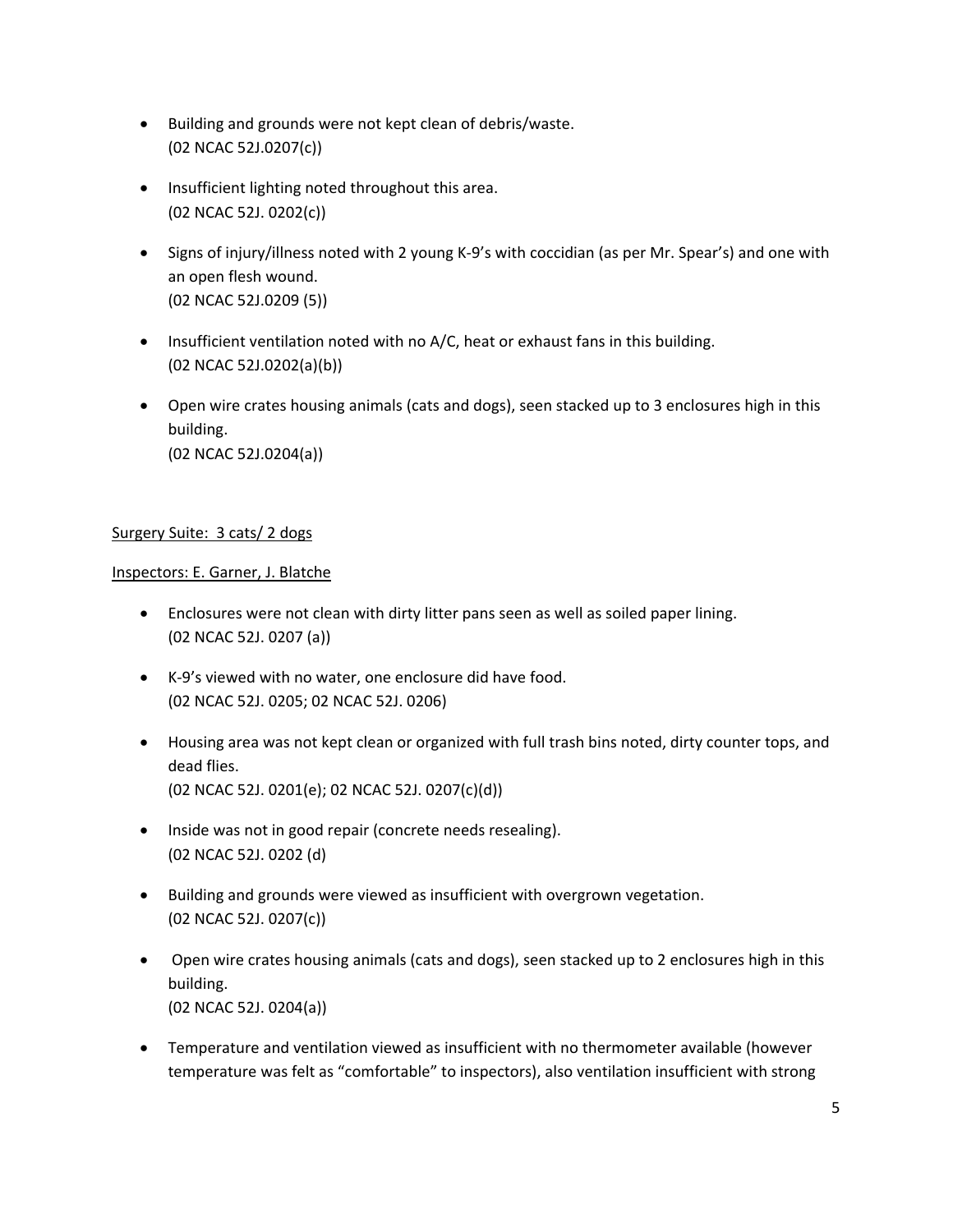odor noted. (02 NCAC 52J. 0202(b); 02 NCAC 52J. 0201(g)).

• Signs of injury/illness noted with 2 black pups seen with dry, scaly skin. (02 NCAC 52J. 0209(5)

# OLD ISOLATION: 2 Cats/9 Dogs

### Inspectors: E. Garner, J. Blatche

- K‐9 enclosures did have clean paper; deep cleaning was needed to remove hair, debris, and general waste build up that had accumulated on the wire sides, tops and bottoms. Feline enclosures were viewed as not clean. (02 NCAC 52J.0207(a)(b2&3))
- Housing area was not clean or organized with urine and feces on floors, and walls seen with waste splatter. (02 NCAC 52J. 0201(e))
- Inside was insufficient in good repair, due to damaged FRP board and linoleum (02 NCAC 52J. 020(d)
- Building and grounds were not kept clean of debris or waste with several large barrels of feline litter waste stored in this general area. (02 NCAC 52J. 0207(c))
- Temperature and ventilation was deemed as insufficient with temperature noted at 50 degrees, and a strong odor of ammonia and feces noted by Inspector's Garner and Blatche. It is noted that a fan was available in this building but not on. (02 NCAC 52J. 0202(a)(b)).
- An open bag of dry dog food was seen sitting on the floor, approximately 3/4 empty. (02 NCAC 52J. 0201(d))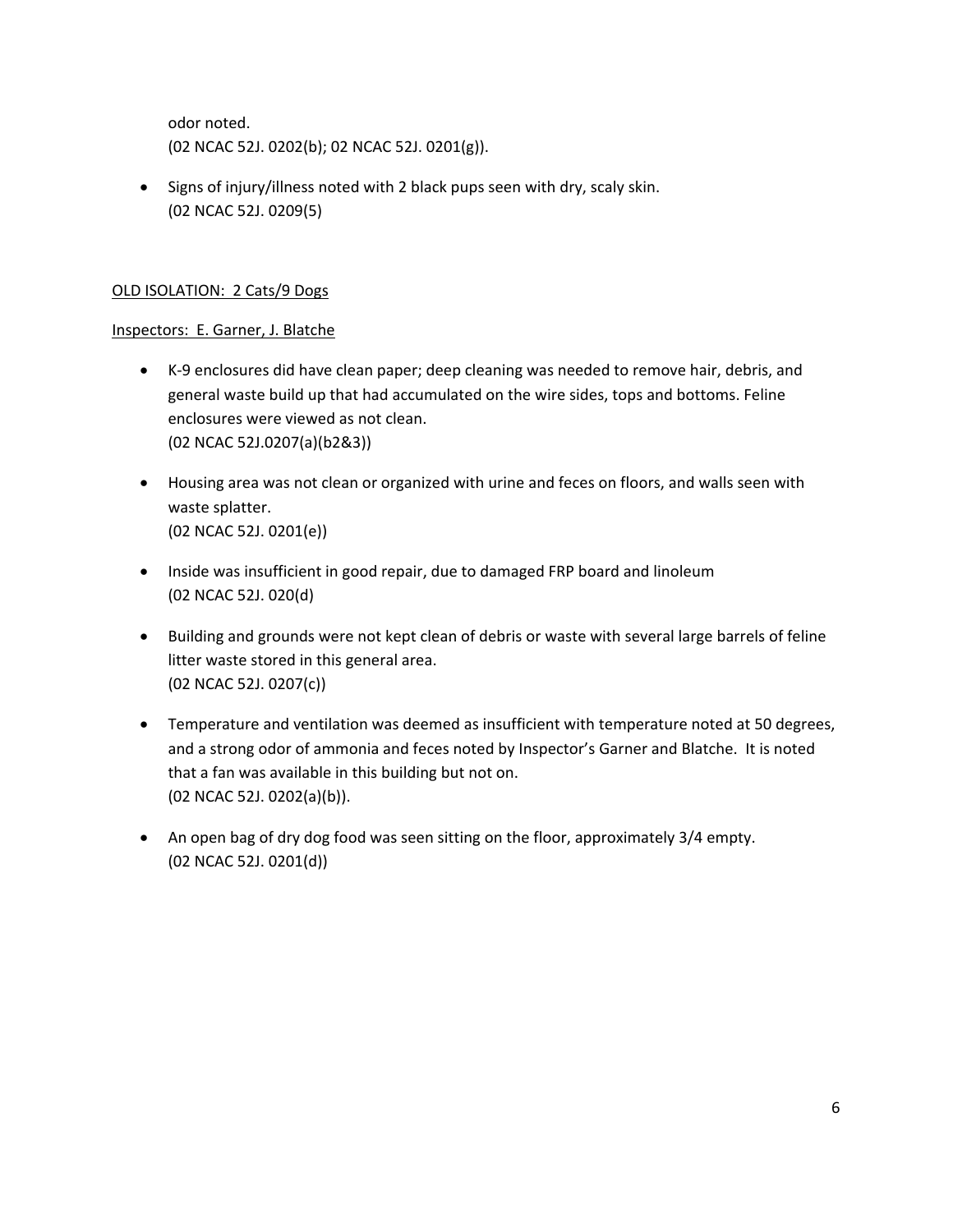### GENERAL FACILITY

Inspectors: P. Page, J. Blomquist, assistance from E. Garner, J. Blatche, P. Sholar, C. Shore, L. Lloyd

- No area was designated to wash/sanitize every food and water bowl daily. (02 NCAC 52J. 0201 (f)
- Food storage is insufficient with closed bags kept on the floor/ and multiple open bags of food seen throughout the facility. (02 NCAC 52J.0201(d)
- Trash removal is present with a dumpster that is serviced twice a week; however an excessive amount of trash and animal waste was viewed throughout the property. (02 NCAC 52J. 0201(e); 02 NCAC 52J. 0207(c)).
- Sufficient personal: deemed insufficient with twelve (12) employees (per Mrs. Spears) that work 7am‐7pm, and two (2) 24 hour staff members (Mr. and Mrs. Spears) (02 NCAC 52J. 0208)
- Inspectors viewed a rather large amount of dead inspects and cobwebs throughout this property , as well as large amount of rodent holes on the grounds. (02 NCAC 52J. 0201(d); 02 NCAC 52J. 0207(d)

## TRANSPORT UNITS

#### Inspectors: J. Blomquist, P. Page

- 2 Cargo vans were viewed today as in use. With their major purpose to haul equipment and animals around the property.
- Cargo area and enclosures were both deemed as insufficiently cleaned. (02 NCAC 52J. 0301(c))

#### RECORDS

#### Inspectors: J. Blomquist, P. Page

- 99 records for animals were viewed today.
- All areas were deemed as sufficient.